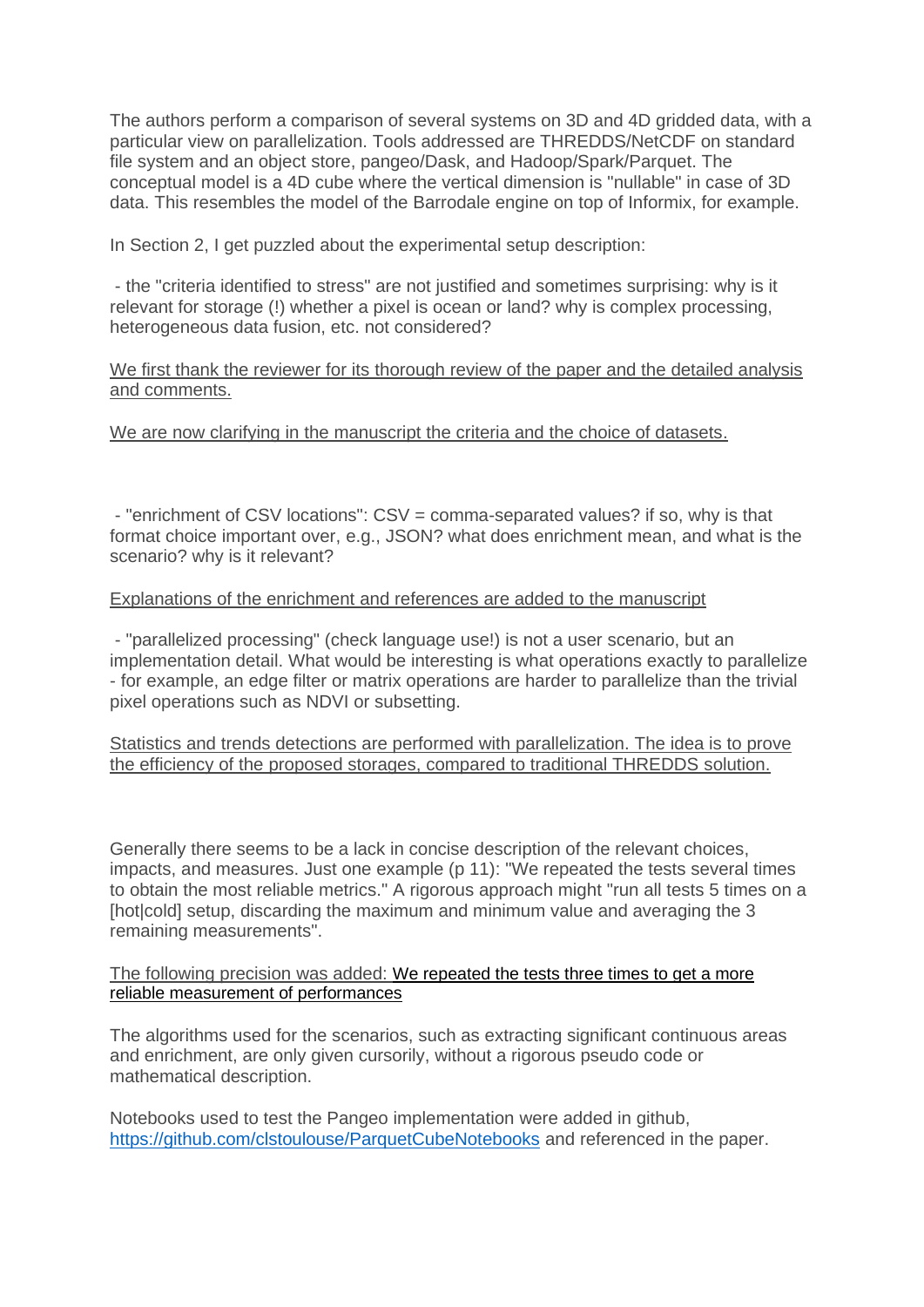In 3.3, it is claimed that datacubes need reprojection which should be avoided. However, for join/fusion of datasets in different projections there needs to be a reprojection. And rescaling (which likewise involves resampling) is performed routinely by the approach. So I do not see the substantial difference. In fact, substantial preprocessing takes place at datacube creation time, massaging data to make them suitable for the processing later on. For example, all cubes are forced into the same space/time resolution - a brute-force method, and certainly more dangerous from a scientist perspective than reprojection. Other datacube approaches work on the original data and perform dynamic recombination.

Could you please precise why it is dangerous for a scientist to use a library to process the data the way he expects? It is true that the Rasdaman implementation makes it easier to access the data and that such ingestion mechanism facilitates the use of a language to manipulate the data. With this new Parquet datacube, we describe an alternative based on another paradigm.

Reading the datacube manifesto, [https://earthserver.eu/tech/datacube-manifesto/The-](https://earthserver.eu/tech/datacube-manifesto/The-Datacube-Manifesto.pdf)[Datacube-Manifesto.pdf,](https://earthserver.eu/tech/datacube-manifesto/The-Datacube-Manifesto.pdf) we can see that the Datacube terminology used for the Parquet datacube described here could not be compliant with the last requirement: "Datacubes shall support a language allowing clients to submit simple as well as composite extraction, processing, filtering, and fusion tasks in an ad-hoc fashion".

It is true that the Spark access to the Parquet Cube developed by CLS is not compliant with this 6<sup>th</sup> requirement of the datacube manifesto, but the Pangeo implementation which allows the SQL like selection in a dataframe initialized from the parquet files makes the Parquet Cube complaint with it.

The Parquet format does not seem efficient for cubes. By materializing the coordinates for each point the data volume is blown up immensely, and processing (including data bus transport between RAM and CPU) get slowed down. Combine this with the 3x explosion contributed by HDFS (not to speak about its inflexible page size), it is not clear how this approach can be efficient in comparison to others published. Certainly not a "green computing"!

The results of this paper are comparing the native NetCDF files size with the Parquet Cube implementation. We did not see the volume blowing up immensely doing our research.

Partitioning, a well-known technique for gridded data, is applied here as well. The parameters chosen are not justified, though: why regular partitioning? why partition length 1 day along time? We just learn "the partitioning-per-day makes sense",probably because the demonstration scenarios have been pre-trimmed to that. This will be problematic in a general-purpose operational deployment.

You are right, we did not stress the Parquet Cube implementation with the partition size and this limitation is mentioned in 595

Sadly, the performance comparison of the different implementations was done on rather different infrastructure, so comparison of the results is problematic.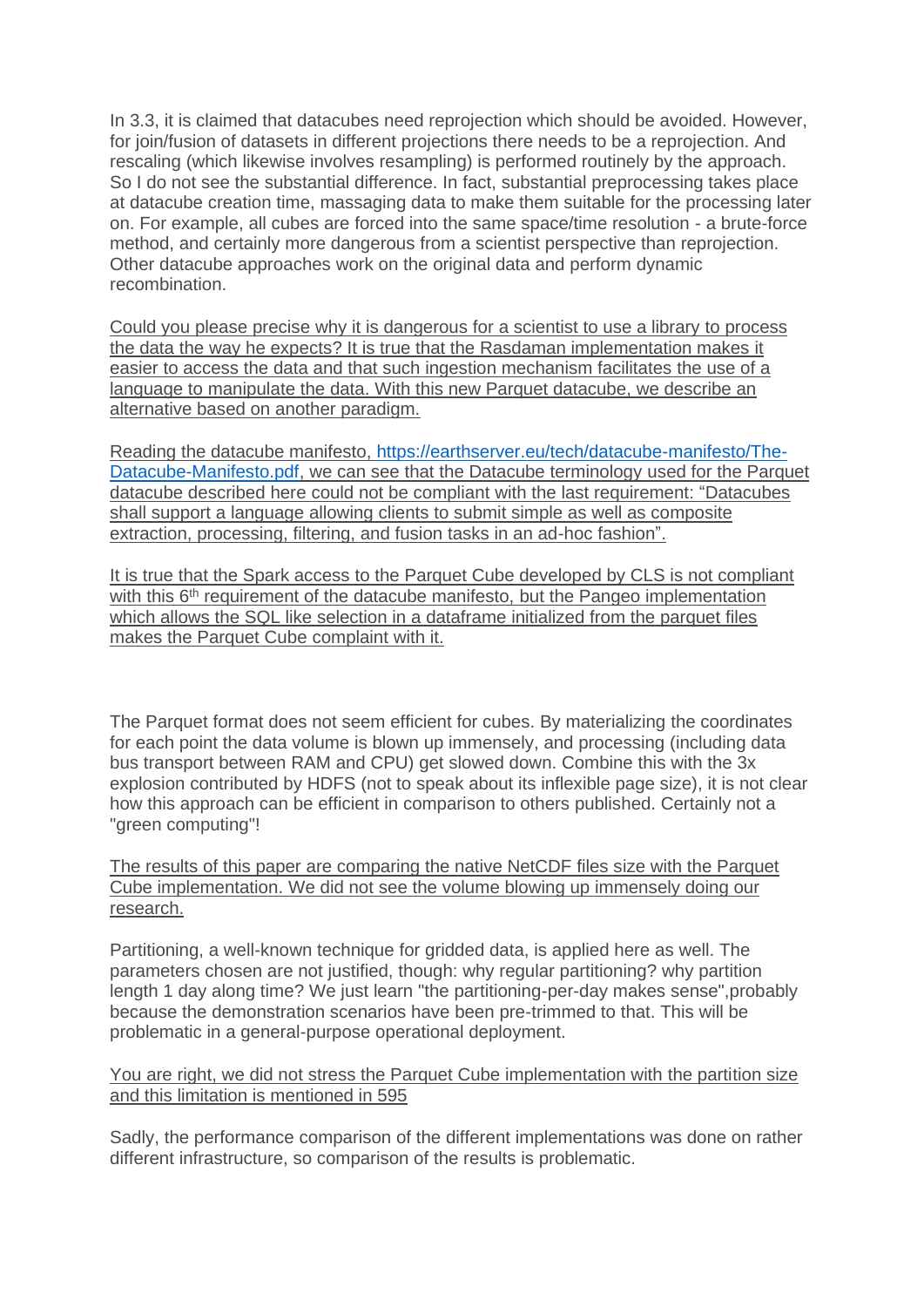This limitation is now clarified and commented in the manuscript. The objective of this paper is to explore and demonstrate that the alternative using the Parquet format has some strengths and weakness compared to others but nonetheless interesting for specific users and use cases.

In Table 3, performance results for single-file conversion are reported. There is a breathtaking span from 1 to 12816 seconds per file. Unfortunately, it is not explained sufficiently.

Indeed some measurements were not performed for all datasets and implementations that is why there are not applicable (N/A) values present in table3..The input files were too big for the THTREDDS implementation and unfortunately, the Pangeo implementation did not log the ingestion time. We do not think it was relevant to detail in the paper as it does not change any of our conclusion or hypotheses.

Performance results (Figure 8) are a little hard to follow due to nonlinearity - eg, time axis extraction starts with 1D (incidentally the stored grid resolution) and then scales with a factor 30 (?), 3, 2, 2. Equidistant spacing would help understanding the results.

# Comment are added:

## In figure 8 below, time units are D for days, M for months, Y for year.

The linearity in time for a given geographical region can be observed for the Pangeo/Zarr or Spark parquet implementations, except when the initialization of the context request of the subsetting is dimensioning compared to the subsetting process itself.

Surprisingly, performance degrades quadratic with increasing data volume returned, whereas other tools in the field commonly show a linear behavior. Parallelization does not seem to help much.

### Unfortunately, we did not find yet the explanation for this quadratic effect.

Also surprising (and unexplained) is the non-monotonicity in Fig 11 for THREDDS / North Sea while THREDDS / global shows reasonable monotonicity. Further, in Fig 13 there is a huge outlier for THREDDS / hourly / 1M - is this a measurement issue, or a real result? Unfortunately, no explanation is attempted.

The stride bias mentioned in 454 is described in 255. We did not repeat it in the aforementioned paragraph.

On p 18 I would like to understand how "significant" data are determined algorithmically as it stands, the system load generated cannot be estimated. Further, as "continuous" areas are retrieved there is likely some kernel operation involved. How does kernel computation work at partition boundaries, is it still correct (ie, fetches values from neighboring partitions where necessary)?

Significant means here with a physical value not a default value. We made the following clarification: The idea was to compare the incidence of the data type: significant continuous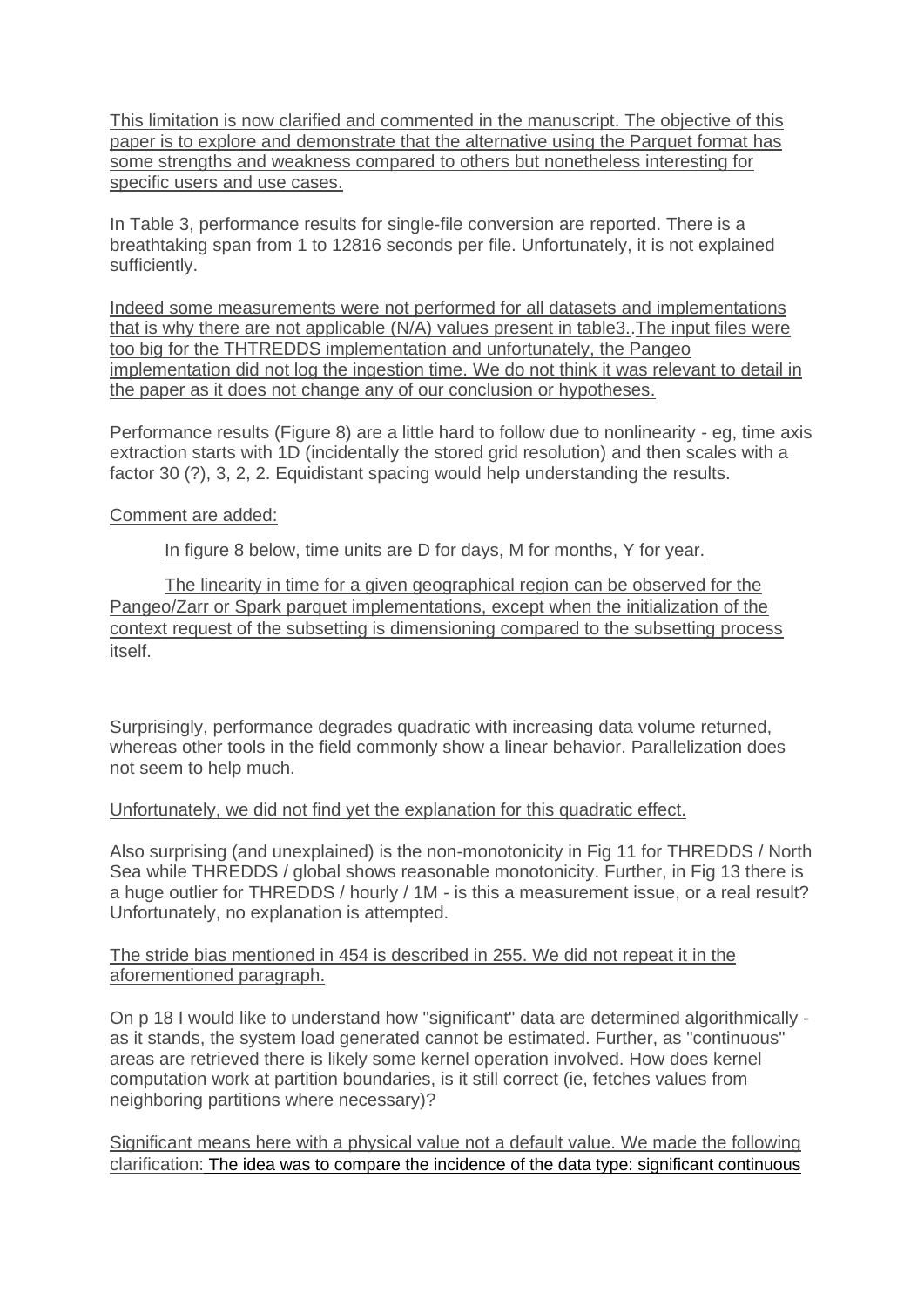physical values over wide areas (seas) versus lot of small data spots and long series of default values (lakes).

Looking at the results on p 19: Performing a simple subsetting returning an estimated 5 MB of data using 10 cores in 30 seconds is breathtakingly slow - other systems can do that in less than 1 second.

The 30 second measurement is mainly due to the initialization of the Spark Context. It was mentioned in 535 but you are right, we have also clarified this in this paragraph of the manuscript.

Overall, seeing the data set in the conclusion is described as having 2 TB and Spark/Dask were used on 50/40 cores: that means about 40 GB per node - loading that into RAM of each node and using just numpy etc. should be faster by orders of magnitude. Shouldn't the test go well beyond the cumulated RAM?

Sorry, I think there is a confusion here. The typical configuration used for the scenario 1 in the CNES HPC for Pangeo is 10 cores and 4 Gb of memory as mentioned. The tests were run in an environment quite easy to reproduce for readers and not expensive.

Bottom line, what I take home is

- THREDDS is not really scalable (which is confirmed by other studies)
- Parquet works well in stuations where data and scenarios are carefully aligned
- benchmark deployments have so many special tweaks and differences that a comparison is difficult

- both Spark-Parquet and Pangeo-Zarr fall significantly behind the performance of other tools around

- dynamic partitioning (as studied by Paula Furtado, for example) has not yet found wide recognition

OK. We updated the paper and the conclusion to focus on the feasibility aspect more than on performances.